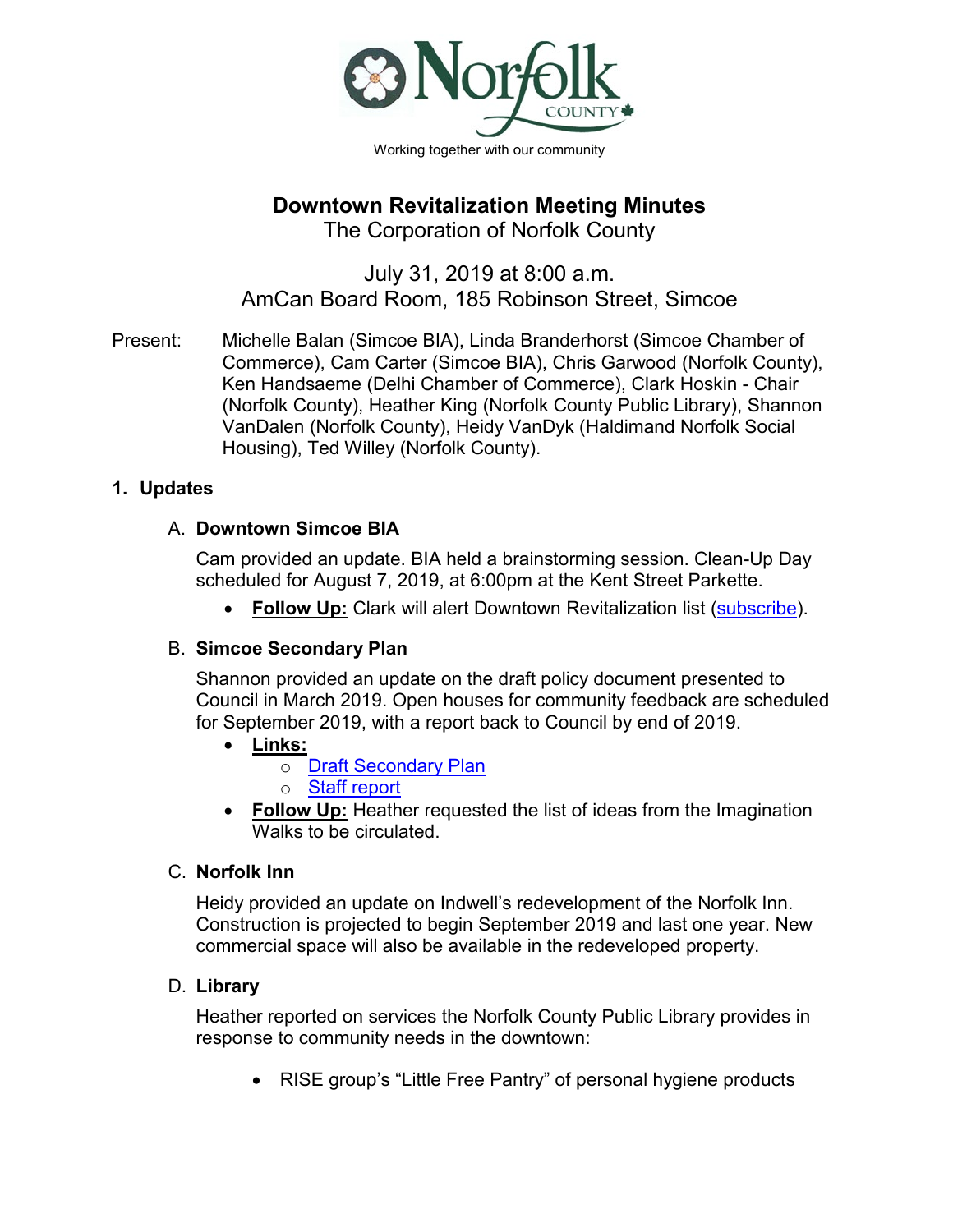- Community Wellness Council spearheaded by Jean Montgomery and Gord Rolo, which is discussing emerging housing demands and interest in pick-up recreation for youth
- Basement renovation in Simcoe branch will allow for events
- New film studio and sound studio
- English language classes for Spanish-speaking offshore workers presented by Frontier College students in Simcoe and Delhi
- Melinda's Enchanted Cottage Hallowe'en Event on Oct 5 on Governor Simcoe Square
- Library willing to help coordinate storefront window loan-outs for non-profits, similar to what was done at Budds when it closed
- Library working on Social Services Tool Kit to help people in need

## E. **Budget**

Clark provided an update on the budget available for the 2018-19 project, which was shared equally by Norfolk County and the Province of Ontario. About \$107,000 has been spent on initiatives to date: Win This Space (\$25,235), BIA Christmas decorations (\$12,448), garbage cans (\$31,828), festivals (\$3,376), Community Improvement Plan incentives (\$35,000), and Food Truck Fridays. The remaining amount must be spent before the end of 2019. Some is already earmarked for street-scaping and landscaping. Michelle reported that work will soon be completed.

## **2. Incentives, Events and Partnerships**

## A. **Community Improvement Plan (CIP) Incentives**

Chris reported that four properties in downtown Simcoe benefitted from the grants. The program has a fivefold multiplier effect.

## B. **Vacant Building Registry**

Chris reported that an initial inventory of vacant properties has been prepared. GIS mapping of the inventory should be complete in fall 2019. A policy and bylaw is being drafted for Council approval which would encourage absentee landlords to be more accountable of their vacant properties.

# C. **Food Truck Fridays**

Shannon reported on the food truck events started in 2018 and continued this summer. The food trucks were situated by the former Maliboo property, this year on Court Street by the County Admin Building. One or two trucks appear weekly in summer. Picnic tables have been brought in. There is positive feedback.

## D. **Empty Storefront Tour**

Ted reported that the tour was held on July 23. Three property owners participated. There was lots of interest in dozens of people toured the locations. Some property owners refused to participate. Others signaled they wanted to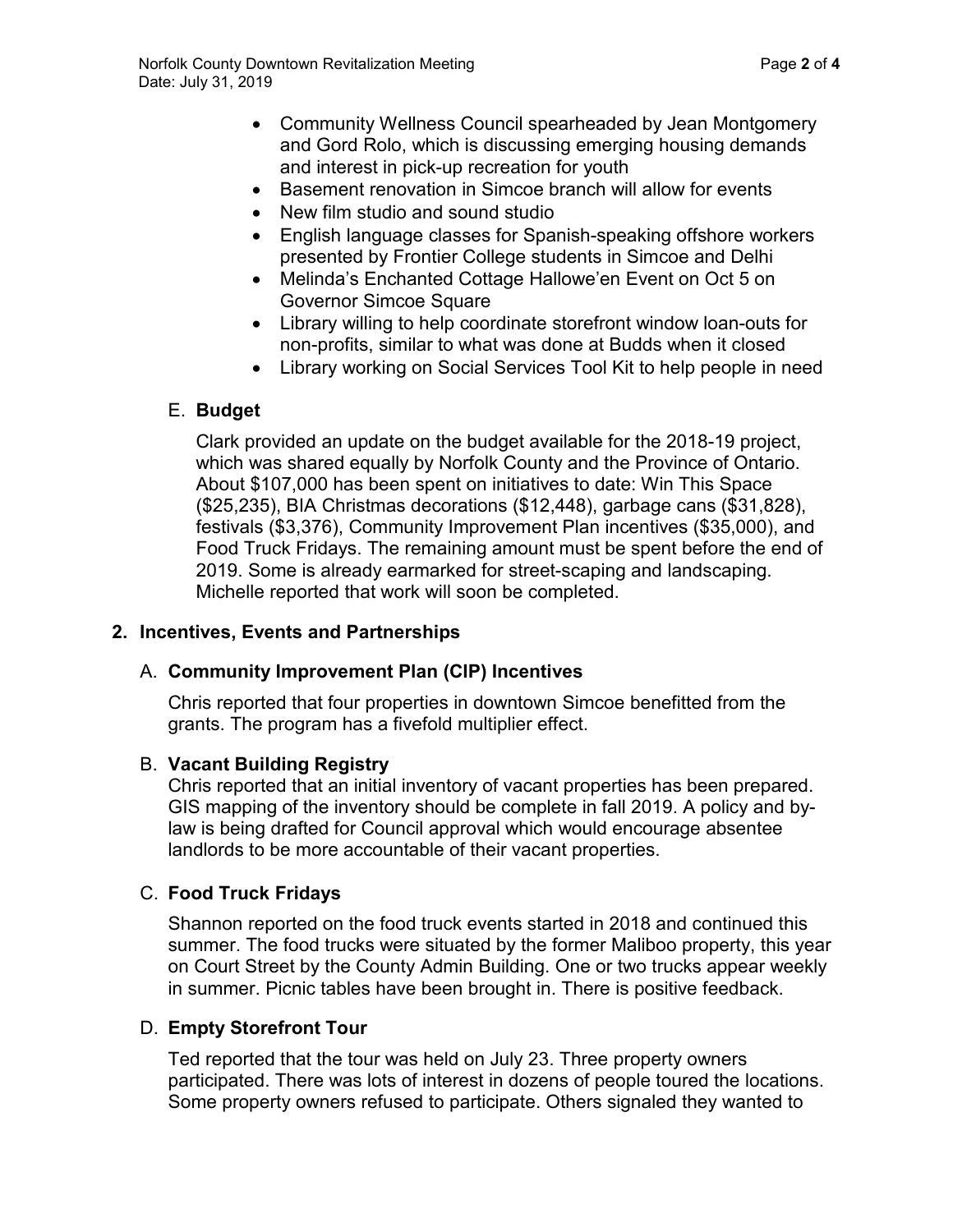participate, but then did not respond when contacted. A debrief meeting will be held. Cam suggested holding the open houses more often. Linda suggested utilizing staging.

## E. **Downtown Mural Project**

There will be an update on this project at the next meeting.

## F. **Win This Space**

Chris reported that the Win This Space tenant, Groundswell Coworking, would like to continue. The building is for sale.

## G. **Imperial Oil Property**

Shannon reported there has been communication with the owner of the property at the southeast corner of Norfolk Street South and Water Street. Some environmental testing has taken place because the property was formerly a gas station.

## H. **Downtown Makeover initiative**

Clark shared information about 7-Day Makeover [\(http://7day.com.au/\)](http://7day.com.au/) based in Australia, as a possible model for a similar project for downtown.

## I. **Save Your Town Videos**

Heather offered to host a "Save Your Town" watch party at the Library for the committee and others to attend. More info at [https://saveyour.town/.](https://saveyour.town/)

• **Follow Up:** Heather to determine a date.

# **3. Policing / By-Law Enforcement**

Clark will invited representatives of OPP and By-Law Enforcement to the next meeting. Discussion followed around parking blitzes discouraging merchants and staff from parking on the street, signage and "painless" parking tickets.

## **4. Public Works**

## A. **Landscaping / Street-Scaping**

Michelle reported that Hockley Landscaping is working on parkettes. There is a need for bike racks. Heidy said Michelle Lyne at the Health Unit could be a contact.

## B. **Garbage Collection**

Clark explained he will follow up with Public Works about assigning a staff member to attend these meetings. Cam reported there are still issues around merchants and tenants not respecting the pickup schedule.

• **Follow Up:** BIA will look into a dumpster for food premises only.